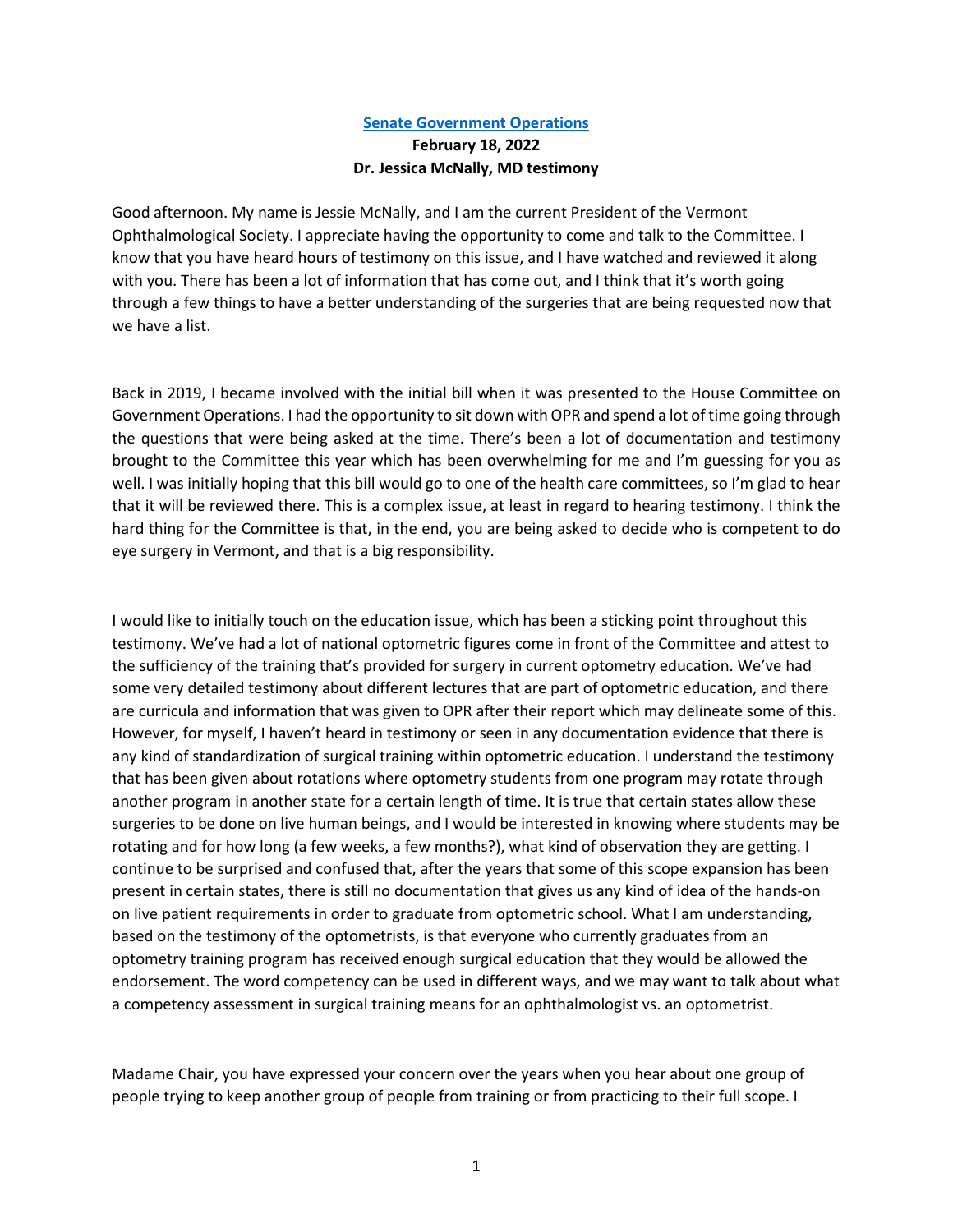understand that these are controversial issues. I think it's worth going through some photographs so that you have a better idea of what these surgeries entail. The photos are not gratuitous, and I won't be showing photos that demonstrate complications. The optometrists have already testified that they feel they are prepared to handle untoward events when they do procedures.

- I'd like to first review an item that is not on the list of requested procedures. It is on page 8 of the bill as introduced. It refers to an anterior chamber paracentesis. An anterior chamber paracentesis is when we put a needle or a small scalpel into the eye where the white part meets the colored part. This is mentioned as an emergency treatment to reduce pressure in the eye. This intervention would typically be utilized in the immediate postoperative period, for example by a Retina surgeon after a retina injection or a Glaucoma surgeon. I have never needed to do this procedure for this reason and cannot think of a scenario when I, as a comprehensive ophthalmologist, would need to do it.
- The next item I'd like to address is the use of a laser to create a capsulorhexis prior to cataract surgery. The anterior capsulorhexis is the most important part of cataract surgery. It involves making an opening in the shell that surrounds the cataract so that we can gain access to it for removal. If it isn't done perfectly correctly there can be devastating consequences during the cataract surgery. This is not something that is done right now in VT. There are no ambulatory surgery centers doing this in VT. In addition, this is not anything I was trained to do because it is not part of standard ophthalmological training. Therefore, I cannot see how it can be considered part of the current scope of optometric graduates because it is not part of my scope.
- The next photo is an injection of fluorescein dye. This requires that an IV be placed in the arm. An orange-yellow colored dye is injected through the IV and circulates throughout the bloodstream then into the eye where photos can be taken. This is typically done by a Retina doctor or a Neuro-ophthalmologist to determine diagnosis and treatment of different retinal or optic nerve diseases.
- The next photo is of an injection into the subconjunctival space. I believe, Madame Chair, that Dr. Kim has sent you this photo and perhaps the entire Committee. There is a needle that has to go under the very thin membrane that covers the white part of the eye. This is called the conjunctiva. (I think most of us have heard the word conjunctivitis/pink eye before). Different medications can be injected such as anesthetics if a concerning conjunctival lesion is to be removed. Steroids can also be given with this type of injection.
- The next photo is of a chalazion excision. This is what most people would call a "stye". To treat this, we must give an injection of anesthetic into the eyelid. This is not a superficial injection.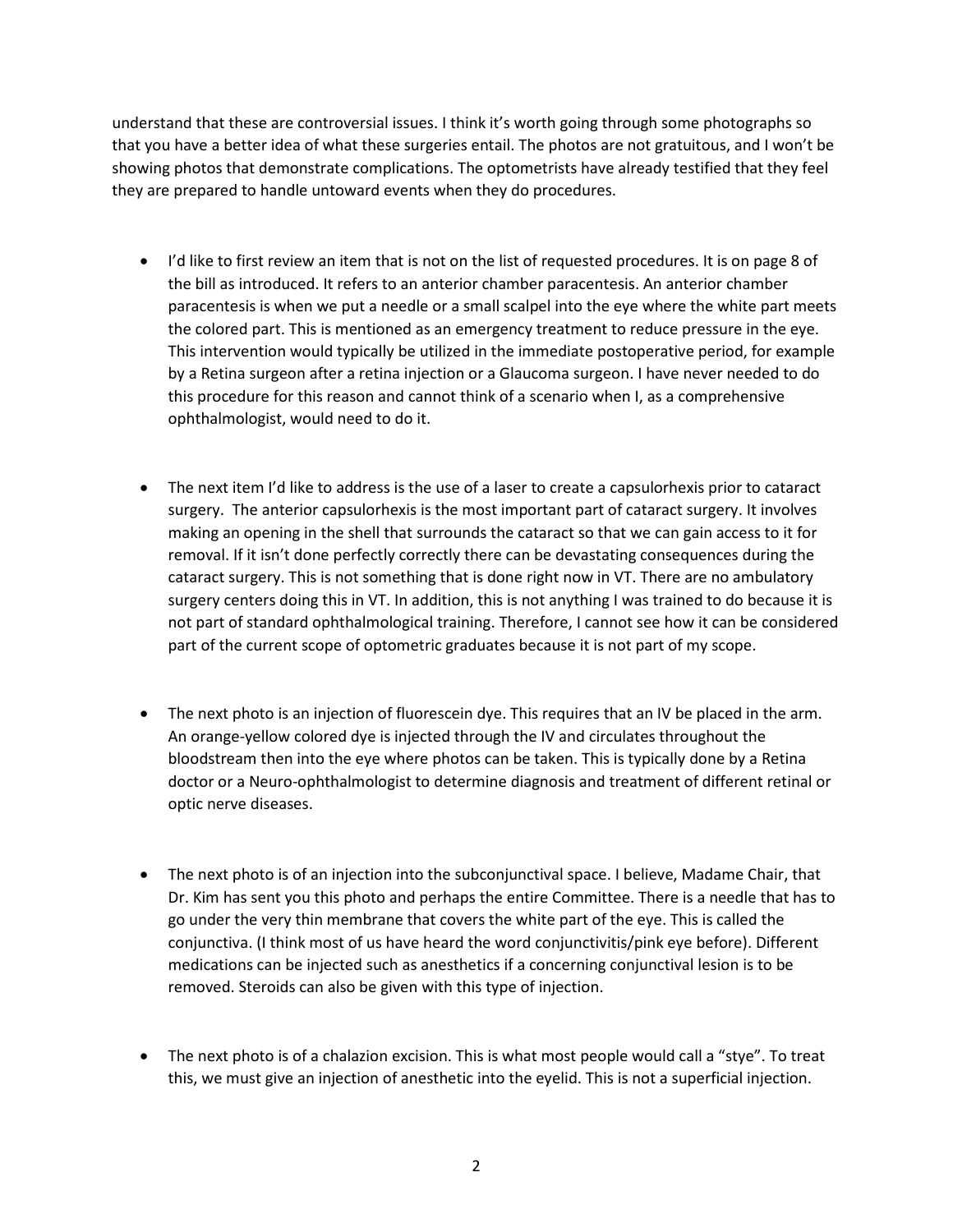This an injection into the deep tissues of the eyelid. The eyelid is then turned upside down and a sharp blade is used to cut into the inside of the eyelid to release the materials inside.

I think that when we talk about excising lesions of the "eye" and the "adnexa" and the "eyelids", we need to be very clear on what we're saying. A skin tag is not the same thing as every other type of lesion. There are innumerable lesions that can be seen on the eyelids which can range from cysts to different types of bumps. One of the things that I have learned in my years as a surgeon is that eyelid lesions can be unpredictable. I will bring someone to my surgery room, numb up their eyelid, and remove the eyelid lesion and the skin around the area will open up. The skin separates after the lesion is removed, and all of the sudden you have an opening or a hole in the eyelid that you did not expect. Then I have to ask my technician to grab the sutures to suture something that I hadn't expected would need suturing. People's definitions of skin tags will vary from one person to the other. Personally, everything that I take off, I think of as an eyelid lesion. I do not differentiate between a skin tag and anything else that I am taking off. I think it is a grave mischaracterization, and I will quote from previous testimony that was given to the Committee, to describe any kind of surgery as "straightforward, relatively painless, and typically lasting one to five minutes". That is simply not the case. No surgery is straightforward, and any surgeon will tell you that. It is not straightforward for the surgeon, and it is not straightforward for the patient. Every single time a patient comes into my office, and I sit them down in the exam chair and explain to them the procedure that we're going to do, I tell them that there is a chance of vision loss or loss of the eye. And they look at me and they're usually stunned, and some of them will leave because I've told them the truth and that scares them. These are not straightforward surgeries no matter what kind of surgery you are talking about. These are not simple. All surgery is complex. And as a surgeon I think about all the different kind of things that could happen as I'm doing the surgery, in the middle of the surgery, and prior to the surgery.

I'd like to clarify a couple of things. There are 2 things on the list that has been presented to the Committee that are not in the scope of standard ophthalmological surgical training. I was not trained on these, for example.

- $\circ$  The first one is the laser capsulorhexis that I mentioned earlier where a laser is used to create the opening to gain access to the cataract during cataract surgery. This is something that requires training beyond standard ophthalmological surgical training.
- $\circ$  The other item is the corneal cross-linking. This is a surgery that requires fellowship training, typically a Cornea fellowship. This is not training received in a standard ophthalmology residency program. An ophthalmologist has to do their standard years in surgery training and then do further training before they can be approved to do corneal cross-linking. Since this is not standard in ophthalmology training, I cannot imagine how it could possibly be part of optometry training and thus be in their scope.